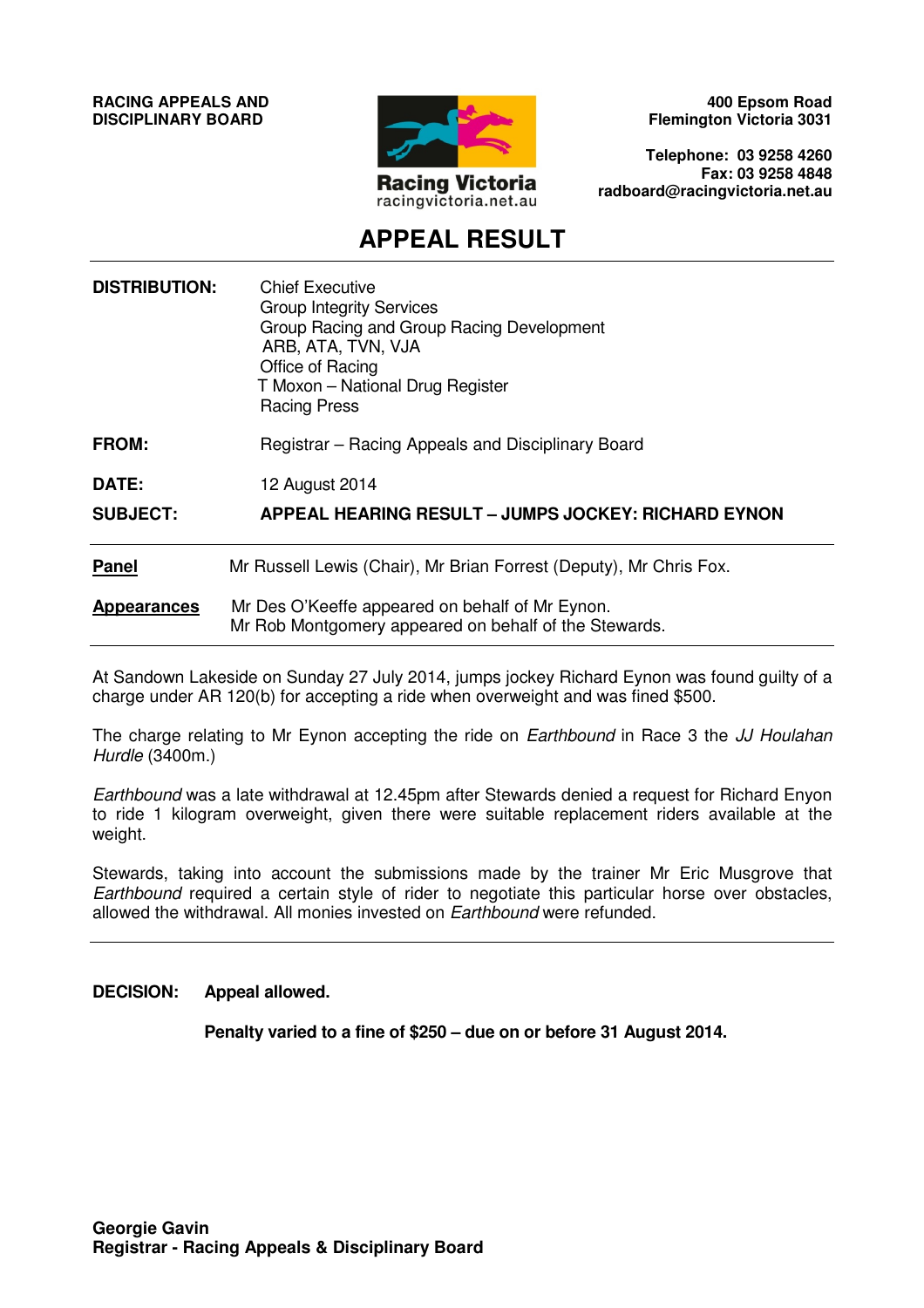# **TRANSCRIPT OF PROCEEDINGS**

#### **RACING APPEALS AND DISCIPLINARY BOARD**

 $\mathcal{L}_\text{max}$  , and the contribution of the contribution of the contribution of the contribution of the contribution of the contribution of the contribution of the contribution of the contribution of the contribution of t

**HIS HONOUR JUDGE R.P.L. LEWIS, Chairman MR B. FORREST, Deputy Chairman MR C. FOX**

**EXTRACT OF PROCEEDINGS**

**DECISION**

### **JUMPS JOCKEY: RICHARD EYNON**

**MELBOURNE**

### **TUESDAY, 12 AUGUST 2014**

MR R. MONTGOMERY appeared on behalf of the RVL Stewards

MR D. O'KEEFFE appeared on behalf of the Appellant